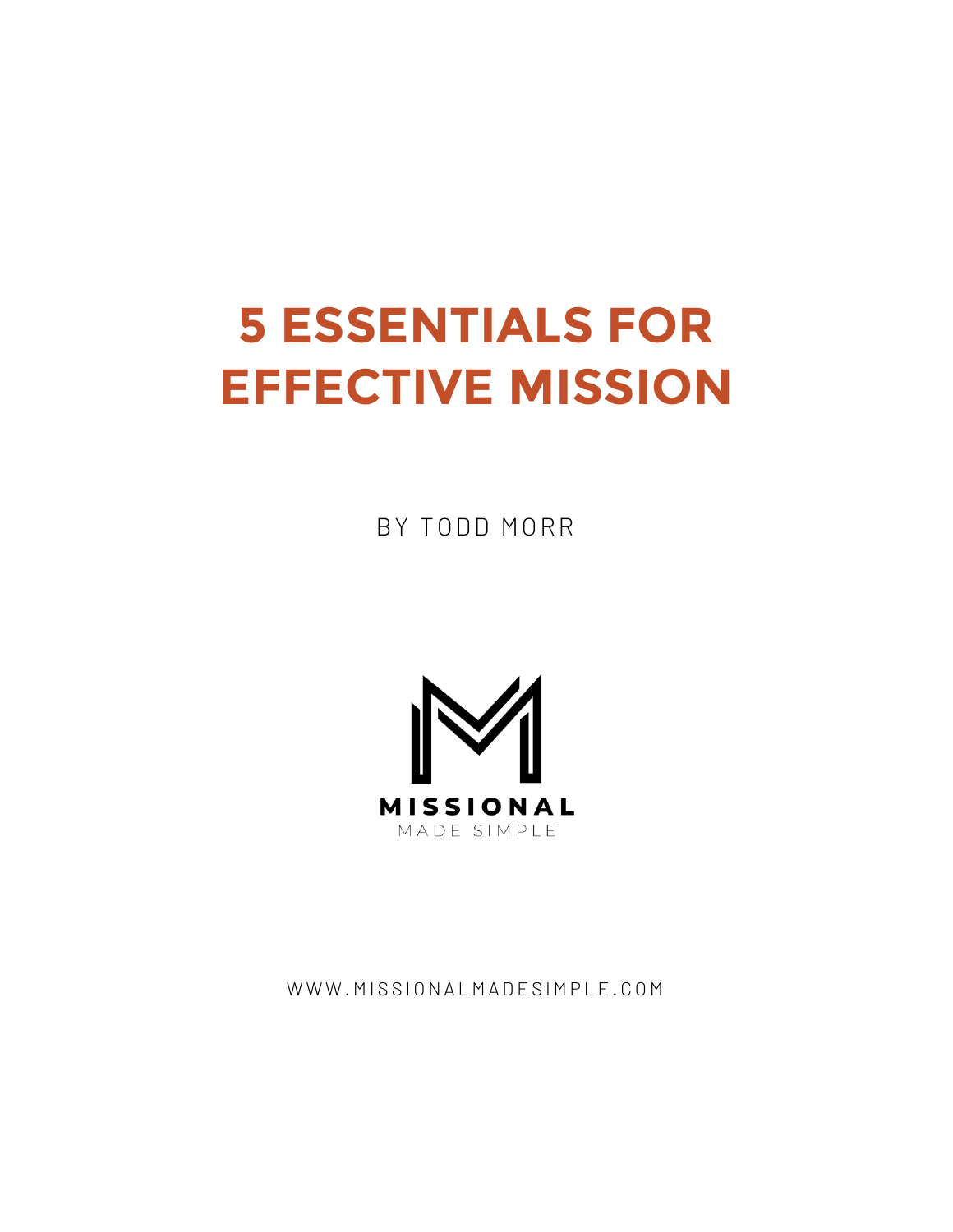# **5 ESSENTIALS FOR EFFECTIVE MISSION**

The most common issue I hear, as I work with churches of all shapes and sizes around the world, is: How do we help equip our people to live in community on mission (with the emphasis on mission)?

I want to suggest five essentials I usually see lacking in churches in some form that need constant attention and strengthening. These are the essential areas that often lack clarity, intentionality, and focus:

#### People, Places, Proclamation, Plan, Prayer

# **PEOPLE**

People: Who are the specific non-Christian people (approximately ten to fifteen) you believe God has called your group to pursue and give their best time, love, prayer, and tangible service to throughout the week?

Your group needs to discern together prayerfully who God is calling you to pursue together. These could be:

- Immediate neighbors
- Neighbors you met at a block party
- People you met at a local park or beach or coffee shop
- People you met through your kids' school
- People you met through your kids' sports or extracurricular activities
- Coworkers from your company
- People you met through one of your hobbies (running, music, crafting, CrossFit, fishing, other outdoor activities) .
- People you've helped because of a tangible need they had (health issues, financial issues, marital issues, babysitting, meals, car problems, house problems).

# **PLACES**

Places: Where are the specific places and relational contexts your group will commit to love and pursue these people regularly?

Your group needs to discern prayerfully the best times, places, and ways to spend time with people.

The key is to determine when and where you can spend time with them consistently and as a group—minimum two to three points of contact each month. Things like:

• Grilling at someone's house every Friday.

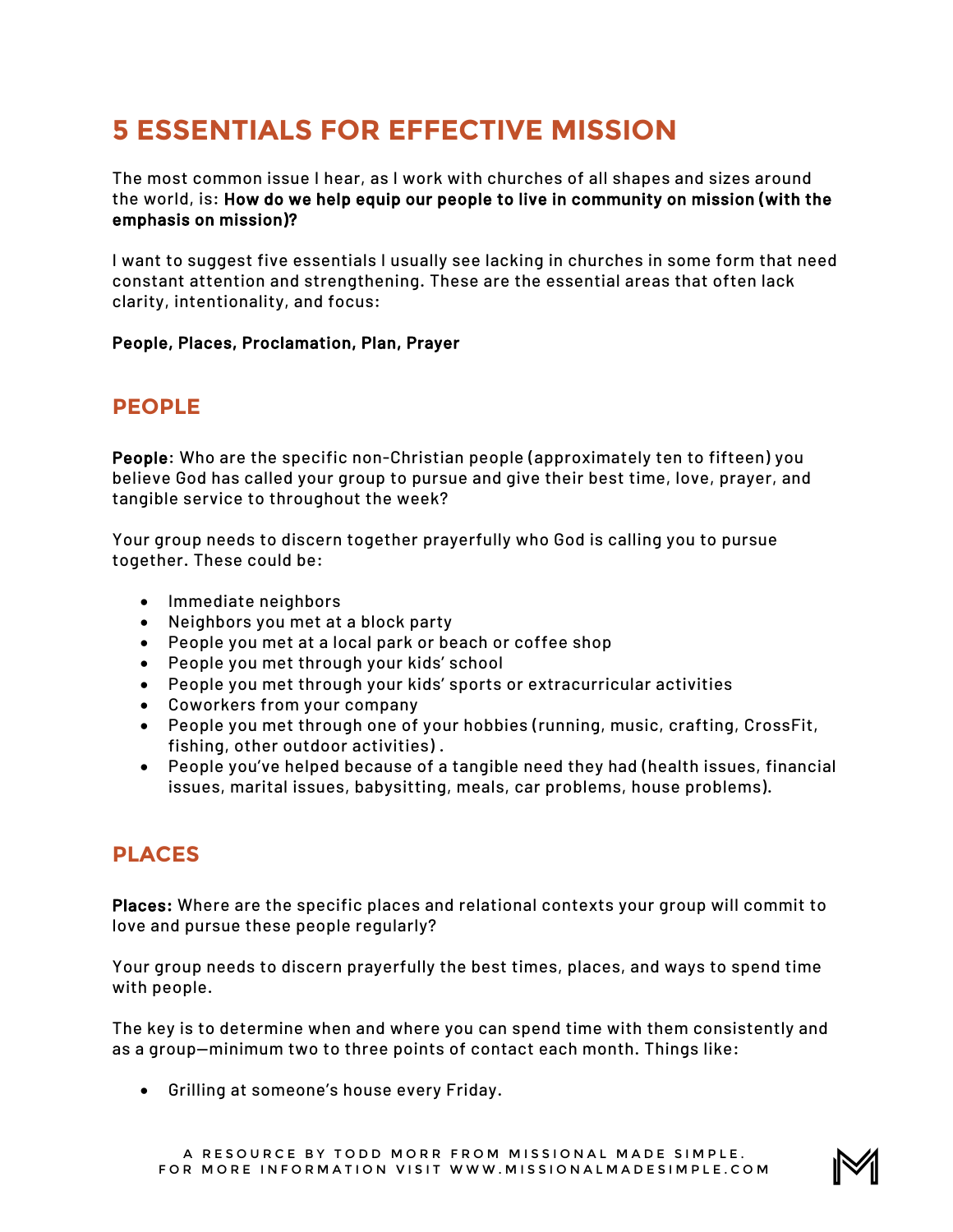- Hosting a Monday night or Sunday afternoon football party for men in the neighborhood.
- Meeting at the same park or beach for play dates on Tuesday mornings.
- Picnics every Friday night (try to do it the same time most weeks).
- Joining a gym class, running, biking, or hiking group that has a consistent schedule.
- Being consistent at the same coffee shops, pubs, or restaurants.
- Volunteering at your kids' school, sports team, or club.
- Becoming part of your neighborhood watch group.

# **PROCLAMATION**

Proclamation: How will your group specifically proclaim the Gospel through word and deed on a regular basis to these people you're deepening friendship with?

Your group needs to discern prayerfully how to demonstrate and talk about the love of Jesus practically, creatively, and genuinely on a regular basis.

For example, to demonstrate the gospel you could:

- Drop off fresh baked cookies, bread, a pie .
- Provide a meal on a night you know they are extra busy.
- Provide multiple meals during a time they are sick, are changing jobs, or have some other stressful circumstance.
- Provide groceries during a busy week or fun groceries full of items that they might not be able to afford normally.
- Give them a gift card or cards to go out for coffee or on a date with their spouses.
- Help with a house project, yard project, garden project.
- Help fix something or clean something.

To proclaim the Gospel into those relationships verbally, you could:

- Invite them to study the Bible together one-on-one or with a few others in the group.
- Have a discussion about practical things such as marriage, parenting, or finances from a Biblical perspective.
- Ask them to tell you a thirty-minute version of their life story.
- Tell them a thirty-minute version of your life story.
- Invite them to experience something like the Story of God.
- Ask them if there's anything you can be praying for.
- Tell them practical stories of how God is changing the lives of people around you and your group.

#### **PLAN**

Plan: What is the specific weekly and monthly plan your group has to live life together with the intentionality and focus identified above?

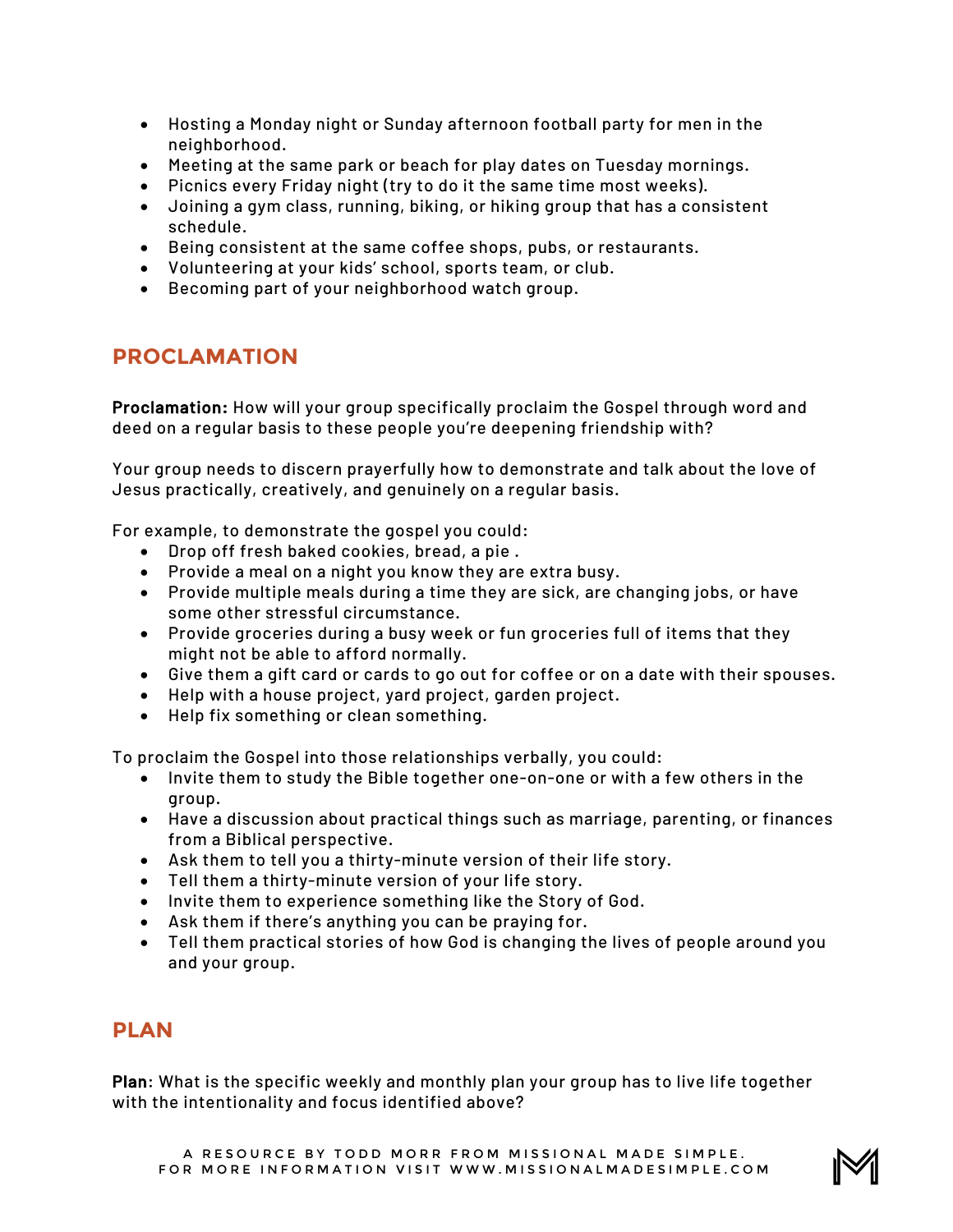Your group needs to discern prayerfully how to organize your lives and create a plan to live together with this intentionality. Great intentions without a specific plan usually lead to a lack of fruitfulness.

Be specific. Be consistent. Be focused. Your group doesn't need to commit to ten things on a monthly basis. Do a few things regularly with the same people, and do them well. Remember, the goal is to go as deep as possible in relationship with the eight to twelve people God has called your group to love and serve.

In your planning be specific about the day, time, and place where things will happen so the group can plan their monthly schedule accordingly and can invite their friends to things in advance. (When we invite people to things last-minute, we shouldn't be surprised when they say no.)

Determine what weeknights your friends are most available and make plans that are consistent on those nights and are reasonable and life-giving for tired and busy people (especially if they have kids).

Determine what windows of time on the weekends your friends are most available for more extended times at the park, beach, pool, grilling out, playing volleyball, frisbee, yard games, kid games, going for bike rides, going to sporting events, watching sporting events, etc.

## **PRAYER**

Prayer; How will your group pray for these people, places, and details in a focused way? Your group needs to discern prayerfully when, where, how, and for whom you will pray in a focused way. Prayer is the power that helps change hearts and minds leading to transformed lives. It's the fuel for mission.

Create a prayer plan that is specific about each person you're praying for, how you are praying for them, and how often you're committed to praying for them. Determine what times you will pray for these people together as a group, as well as praying for them on your own personally. You can remind each other to pray and what to pray for through regular emails, texts, or Facebook.

You can also keep each other updated on what's going on in different relationships and conversations in these ways, which will encourage even more prayer for these people.